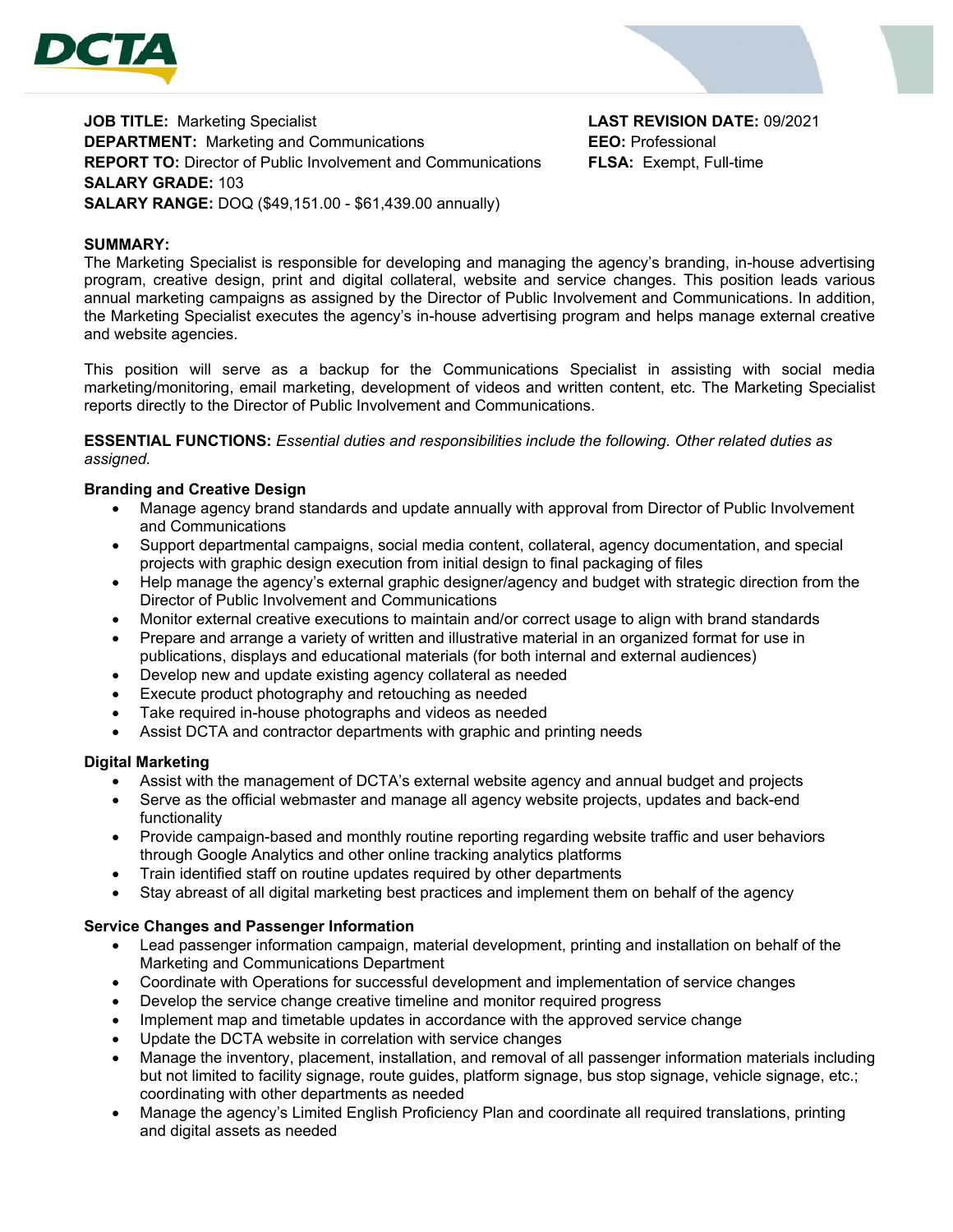

#### **Annual Campaigns**

- Serve as a project manager for assigned annual marketing campaigns (i.e. Holiday Service Schedule, State Fair of Texas, etc.)
- Identify marketing tactics budget costs and creative design inspiration
- Conduct wrap-up reports as assigned by the Director of Public Involvement and Communications

### **Advertising Program Management (Traditional and Digital)**

- Develop annual media buy strategy and execute contracts with guidance from the Director of Public Involvement and Communications
- Manage annual advertising budget with supervision from the Director of Public Involvement and **Communications**
- Build and maintain relationships with local advertisers
- Stay abreast of advertising best practices and implement them on behalf of the agency

### **Vendor Management/Budget**

- Manage established print vendors to produce, install, and remove materials as needed
- Set up new vendors as needed
- Manage all marketing procurements process as assigned by the Director of Public Involvement and Communications
- Manage marketing departmental purchase orders and coordinate payment of invoices

## **REQUIREMENTS TO PERFORM WORK** *Knowledge, skills, and abilities required:*

- Must be motivated and hardworking
- Bring creativity and dynamic design experience to all assigned projects
- Ability to follow company brand guidelines and templates
- Ability to design for print and online content is essential
- Successfully work alongside all agency departments, leadership, and partners
- Strong working knowledge of InDesign, Illustrator and Photoshop
- Must be detail-oriented and a well-organized self-starter
- Ability to work on multiple projects simultaneously in a deadline driven environment, while producing high quality collateral
- Comfortable working in a fast-paced environment

### *The ideal candidate will:*

- Possess a positive attitude, and practices good judgement, while open to receiving/providing feedback
- Hold the ability to get along with others, individually and in a large group. Has the desire to care for the organization's well-being and for the co-workers he/she interacts with. Interested in partaking in group development and team building activities
- Be open to collaborate and work in a team-oriented and helping environment
- Possess an influential and welcoming communication style
- Foster a culture that values critical thinking and problem solving; and encourages constructive feedback, engagement, inclusion, and diversity at all levels

# **EDUCATION AND EXPERIENCE** (*Any equivalent combination of education and experience)*

Associates or Bachelor's degree from an accredited college or university, with major coursework in Marketing, Communications or Journalism. Equivalent to three (3) years of increasingly responsible experience professional work experience directly related to campaign development/execution, event marketing and graphic design. Public transportation or public sector experience preferred.

*Special Requirements: Hold a current valid Texas Driver's Licenses or have the ability to obtain one upon entry into the position.*